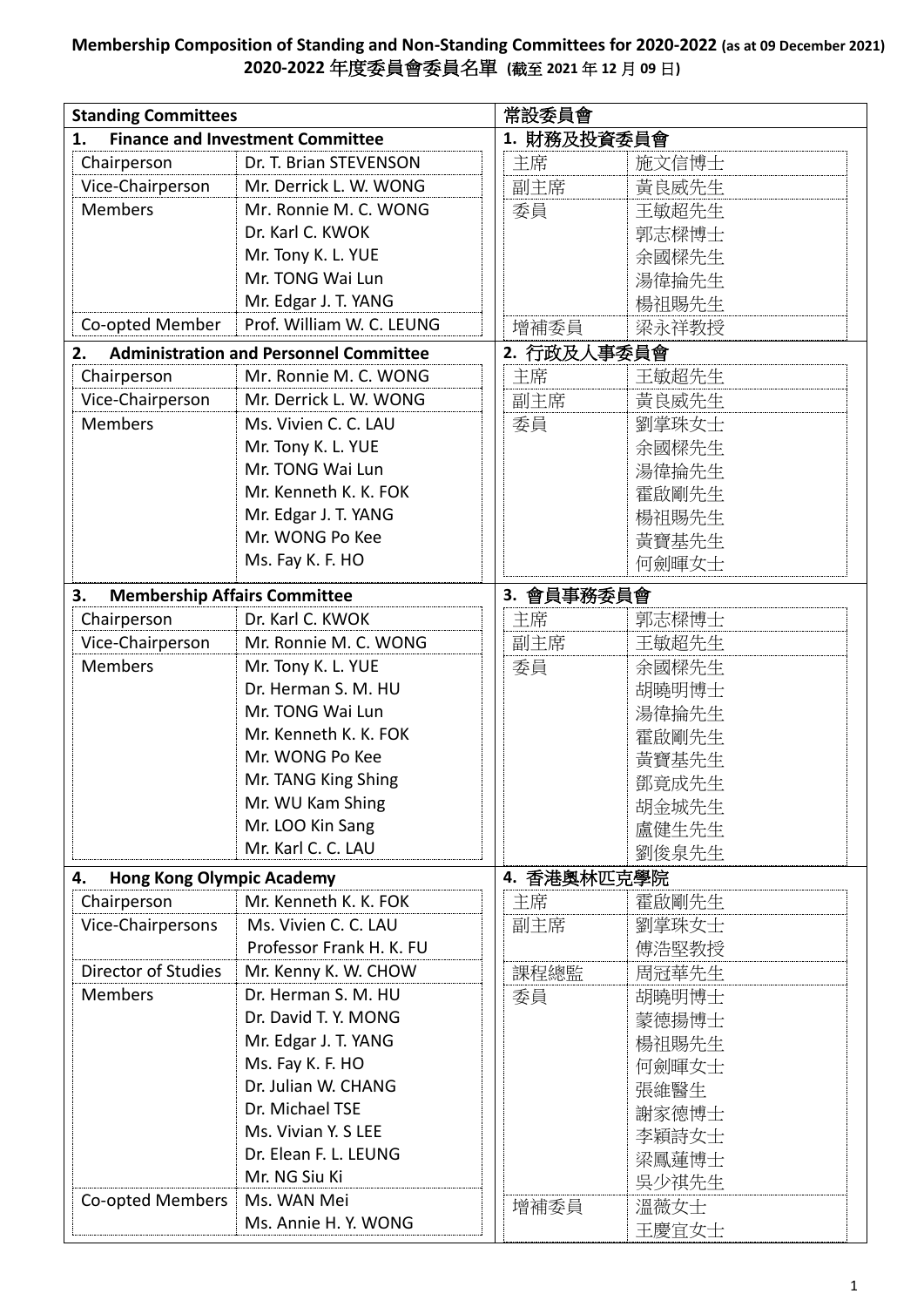| 5.<br><b>Athletes Committee</b>                       |                                               | 5. 運動員委員會         |       |  |
|-------------------------------------------------------|-----------------------------------------------|-------------------|-------|--|
| Chairperson                                           | Ms. Stephanie H. S. AU                        | 主席                | 歐鎧淳女士 |  |
| Vice-Chairperson                                      | Ms. SZE Hang Yu                               | 副主席               | 施幸余女士 |  |
| <b>Members</b>                                        | Mr. CHAN King Yin                             | 委員                | 陳敬然先生 |  |
|                                                       | Mr. LI Ching                                  |                   | 李靜先生  |  |
|                                                       | Mr. WONG Kam Po                               |                   | 黃金寶先生 |  |
|                                                       | Mr. Daniel C. W. LEE                          |                   | 李致和先生 |  |
|                                                       | Ms. Carmen K. M. LEE                          |                   | 李嘉文女士 |  |
|                                                       | Ms. GENG Xiaoling                             |                   | 耿曉靈女士 |  |
|                                                       | Ms. MA Man Sum                                |                   | 馬文心女士 |  |
|                                                       | Mr. CHEUNG Ka Long                            |                   | 張家朗先生 |  |
| <b>Hong Kong Sports Stars Awards Organizing</b><br>6. |                                               | 6. 香港傑出運動員選舉籌備委員會 |       |  |
| <b>Committee</b>                                      |                                               | 主席                | 郭志樑博士 |  |
| Chairperson                                           | Dr. Karl C. KWOK                              | 副主席               | 劉掌珠女士 |  |
| Vice-Chairperson                                      | Ms. Vivien C. C. LAU                          | 委員                | 余國樑先生 |  |
| <b>Members</b>                                        | Mr. Tony K. L. YUE                            |                   | 黃寶基先生 |  |
|                                                       | Mr. WONG Po Kee                               |                   | 何劍暉女士 |  |
|                                                       | Ms. Fay K. F. HO                              |                   | 歐鎧淳女士 |  |
|                                                       | Ms. Stephanie H. S. AU                        |                   | 孔得泉先生 |  |
|                                                       | Mr. Benjamin T. C. HUNG                       |                   | 趙展鴻先生 |  |
|                                                       | Ir. David C. H. CHIU                          |                   | 李怡苑女士 |  |
|                                                       | Ms. Diana LI                                  |                   |       |  |
| 7.                                                    | <b>Festival of Sport Organizing Committee</b> | 7. 體育節籌備委員會       |       |  |
| Chairperson                                           | Mr. Tony K. L. YUE                            | 主席                | 余國樑先生 |  |
| Vice-Chairperson                                      | Dr. Herman S. M. HU                           | 副主席               | 胡曉明博士 |  |
| <b>Members</b>                                        | Mr. Edgar J. T. YANG                          | 委員                | 楊祖賜先生 |  |
|                                                       | Mr. WONG Po Kee                               |                   | 黃寶基先生 |  |
|                                                       | Ms. Fay K. F. HO                              |                   | 何劍暉女士 |  |
|                                                       | Mr. Benjamin T. C. HUNG                       |                   | 孔得泉先生 |  |
|                                                       | Mr. Johnny W. M. WOO                          |                   | 胡偉民先生 |  |
|                                                       | Dr. Raymond K. W. SUM                         |                   | 沈劍威博士 |  |
|                                                       | Mr. YEUNG Wai Kei                             |                   | 楊偉基先生 |  |
|                                                       | Dr. Ringo LEE                                 |                   | 李耀培博士 |  |
|                                                       | Mr. CHENG Ka Ho                               |                   | 鄭家豪先生 |  |
|                                                       | Ms. MA Man Sum                                |                   | 馬文心女士 |  |
| Co-opted Member                                       | Ms. Loretta C. M. FONG                        | 增補委員              | 方子敏女士 |  |
| 8.                                                    | <b>Olympic Day Organizing Committee</b>       | 8. 奥運日籌備委員會       |       |  |
| Chairperson                                           | Mr. TONG Wai Lun                              | 主席                | 湯偉掄先生 |  |
|                                                       | Mr. Kenneth K. K. FOK                         |                   |       |  |
| Vice-Chairperson                                      |                                               | 副主席               | 霍啟剛先生 |  |
| <b>Members</b>                                        | Dr. Herman S. M. HU                           | 委員                | 胡曉明博士 |  |
|                                                       | Mr. WONG Po Kee                               |                   | 黃寶基先生 |  |
|                                                       | Mr. Benjamin T. C. HUNG                       |                   | 孔得泉先生 |  |
|                                                       | Ms. SZE Hang Yu                               |                   | 施幸余女士 |  |
|                                                       | Mr. KWAN Kee                                  |                   | 關祺先生  |  |
|                                                       | Mr. WONG Wai Shun                             |                   | 王威信先生 |  |
|                                                       | Dr. Simon S. F. FUNG                          |                   | 馮世富博士 |  |
|                                                       | Mr. NG Kong Wan                               |                   | 吳江泓先生 |  |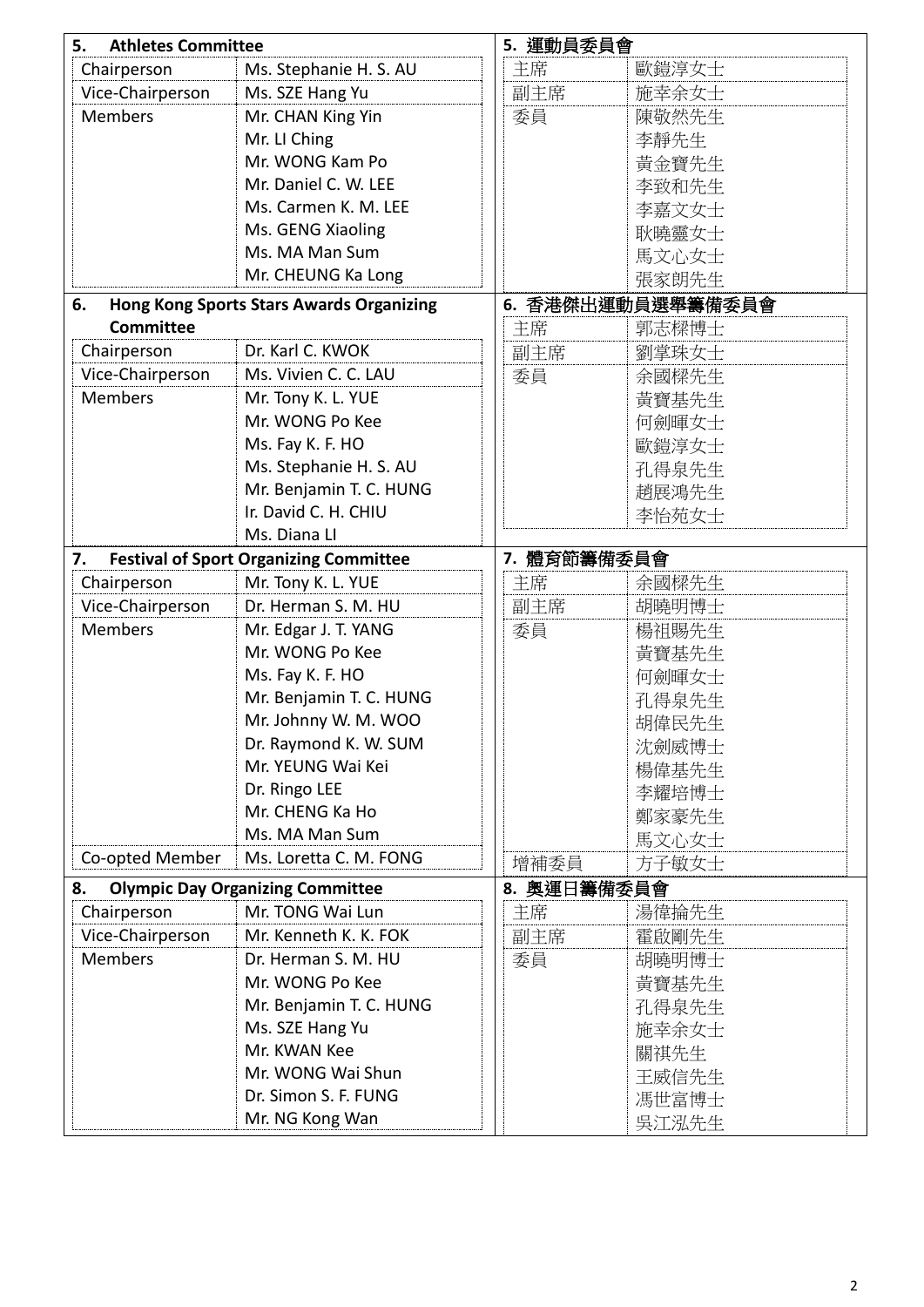| <b>Olympic House Management Committee</b><br>9. |                               | 9. 奥運大樓管理委員會 |                     |  |
|-------------------------------------------------|-------------------------------|--------------|---------------------|--|
| Chairperson                                     | Mr. Ronnie M. C. WONG         | 主席           | 王敏超先生               |  |
| Vice-Chairperson                                | Mr. TONG Wai Lun              | 副主席          | 湯偉掄先生               |  |
| <b>Members</b>                                  | Dr. Karl C. KWOK              | 委員           | 郭志樑博士               |  |
|                                                 | Dr. Herman S. M. HU           |              | 胡曉明博士               |  |
|                                                 | Mr. WONG Po Kee               |              | 黃寶基先生               |  |
|                                                 | Mr. Edgar J. T. YANG          |              | 楊祖賜先生               |  |
|                                                 | Ms. Fay K. F. HO              |              | 何劍暉女士               |  |
|                                                 | Dr. Charleston C. S. SIN      |              | 冼超舜博士               |  |
|                                                 | Ms. WAN Mei                   |              | 溫薇女士                |  |
| Co-opted Member                                 | Dr. Johnnie Casire C. K. CHAN | 增補委員         | 陳志球博士               |  |
| 10. Hong Kong Athletes Career and Education     |                               |              | 10. 香港運動員就業及教育計劃委員會 |  |
| <b>Programme Committee</b>                      |                               | 主席           | 胡曉明博士               |  |
| Chairperson                                     | Dr. Herman S. M. HU           | 副主席          | 郭志樑博士               |  |
| Vice-Chairperson                                | Dr. Karl C. KWOK              | 委員           | 劉掌珠女士               |  |
| <b>Members</b>                                  | Ms. Vivien C. C. LAU          |              | 余國樑先生               |  |
|                                                 | Mr. Tony K. L. YUE            |              | 霍啟剛先生               |  |
|                                                 | Mr. Kenneth K. K. FOK         |              | 楊祖賜先生               |  |
|                                                 | Mr. Edgar J. T. YANG          |              | 鄭青雲先生               |  |
|                                                 | Mr. Paul CHENG                |              | 陳敬然先生               |  |
|                                                 | Mr. CHAN King Yin             |              | 陳念慈女士               |  |
|                                                 | Ms. Amy L. C. CHAN            |              | 陳曉峰先生               |  |
|                                                 | Mr. Nick H. F. CHAN           |              | 鄭家豪先生               |  |
|                                                 | Mr. CHENG Ka Ho               |              | 趙不求先生               |  |
|                                                 | Mr. Cowen B. CHIU             |              | 何朗秋先生               |  |
|                                                 | Mr. Charles L. C. HO          |              | 李一強博士               |  |
|                                                 | Dr. Adam Y. K. LEE            | 增補委員         | 雲維熹先生               |  |
| Co-opted Members                                | Mr. Wesley W. H. WAN          |              | 馬天惠女士               |  |
|                                                 | Ms. Esther MA                 |              |                     |  |
| 11. Hong Kong Anti-Doping Committee             |                               |              | 11. 香港運動禁藥委員會       |  |
| Chairperson                                     | Professor Frank H. K. FU      | 主席           | 傅浩堅教授               |  |
| Vice-Chairperson                                | Dr. TSE Tak Fu                | 副主席          | 謝德富醫生               |  |
| <b>Members</b>                                  | Mr. TONG Wai Lun              | 委員           | 湯偉掄先生               |  |
|                                                 | Mr. Ronnie M. C. WONG         |              | 王敏超先生               |  |
|                                                 | Ms. Fay K. F. HO              |              | 何劍暉女士               |  |
|                                                 | Dr. Julian W. CHANG           |              | 張維醫生                |  |
|                                                 | Dr. Simon S. M. YEUNG         |              | 楊世模博士               |  |
|                                                 | Mr. NG Ching Kwok             |              | 伍靜國先生               |  |
|                                                 | Ms. WAN Mei                   |              | 溫薇女士                |  |
|                                                 | Dr. Stephen S. M. WONG        |              | 黃守明醫生               |  |
|                                                 | Dr. Anne M. C. LO             |              | 羅銘初博士               |  |
| 12. Audit Committee                             |                               | 12. 審計委員會    |                     |  |
| Chairperson                                     | Mr. Simon WONG                | 主席           | 黃顯榮先生               |  |
| Vice-Chairperson                                | Dr. T. Brian STEVENSON        | 副主席          | 施文信博士               |  |
| <b>Members</b>                                  | Dr. Karl C. KWOK              | 委員           | 郭志樑博士               |  |
|                                                 | Dr. David T. Y. MONG          |              | 蒙德揚博士               |  |
|                                                 | Mr. Paul M. CHOW              |              | 周遠明先生               |  |
|                                                 | Mr. Simon S. M. LAU           |              | 劉世民先生               |  |
|                                                 | Professor LU Haitian          |              | 陸海天教授               |  |